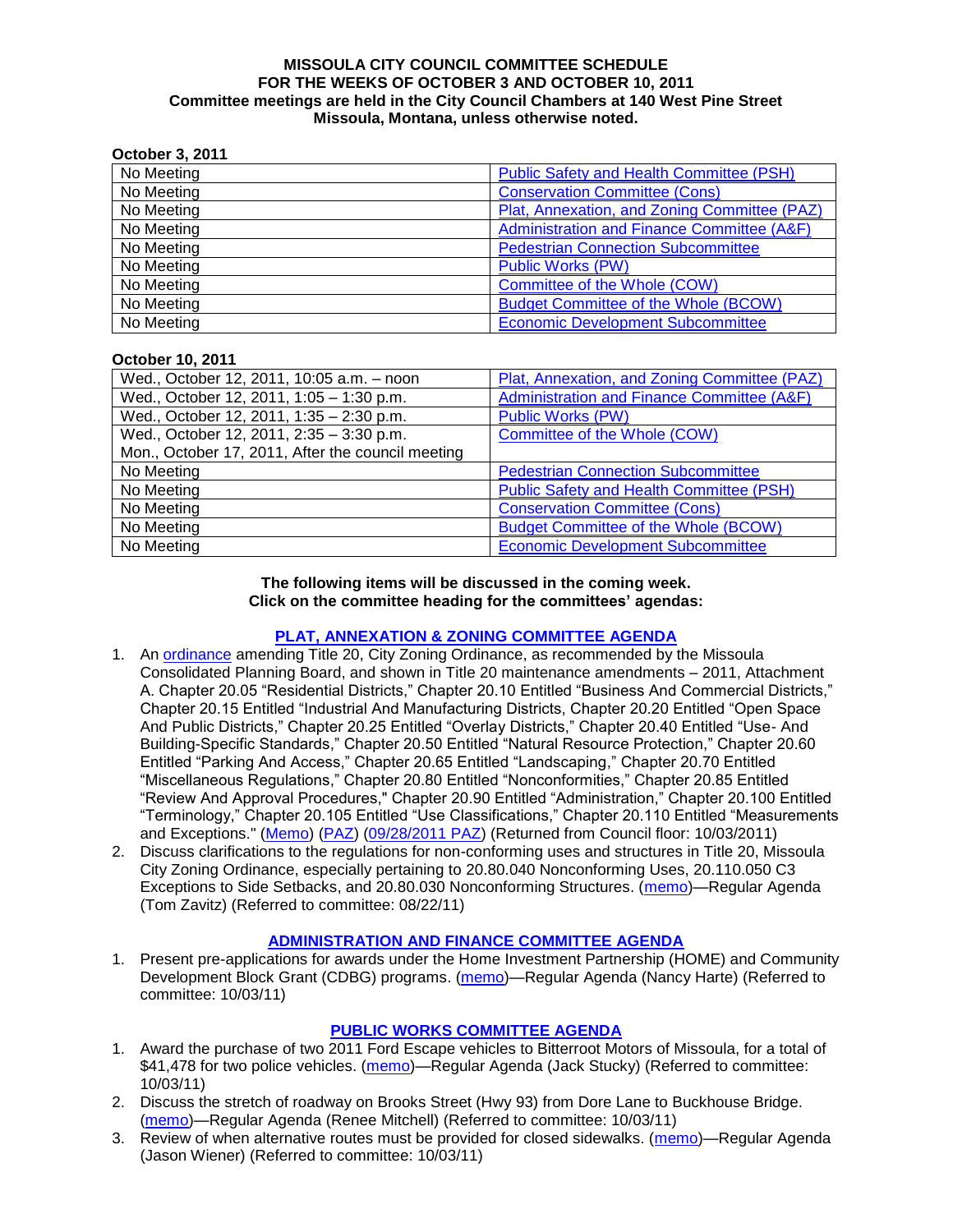#### **[COMMITTEE OF THE WHOLE AGENDA](http://www.ci.missoula.mt.us/DocumentCenterii.aspx?FID=834)**

- 1. **[Discussion date: 10/12/11]** Appoint a municipal court judge to fill the vacancy when Judge Don Louden retires. [\(memo\)](http://www.ci.missoula.mt.us/DocumentView.aspx?DID=7408) – Non-agenda (Ed Childers) **(Suspension of rules required)**
- 2. **[Discussion date: 10/17/11]** Mayor's Update Ongoing in Committee. (Mayor Engen)
- 3. **[Discussion date: 10/17/11]** Updates from Council representatives on the Health Board, Community Forum, Transportation Policy Coordinating Committee, other boards and commissions as necessary. – (Ongoing in Committee)

### 

### **The following items have been referred to City Council committees, but the committees will not discuss them in the coming week:**

### **PUBLIC SAFETY AND HEALTH COMMITTEE**

- 1. Police Department Update Ongoing in Committee. (Mark Muir)
- 2. Fire Department Update Ongoing in Committee (Mike Painter)
- 3. Health Department Update Ongoing in Committee. (Ellen Leahy)
- 4. Eat Smart Coalition information. [\(memo\)](http://www.ci.missoula.mt.us/DocumentView.aspx?DID=6776)—Regular Agenda (Jason Wiener) (Referred to committee: 07/11/2011)
- 5. Pre-Disaster Mitigation Plan update [\(memo\)](http://www.ci.missoula.mt.us/DocumentView.aspx?DID=7230)—Regular Agenda (Pam Walzer) (Referred to committee: 09/12/11)
- 6. Consider an ordinance amending Title 6 Missoula Municipal Code entitled "Animals" repealing Chapters 6.02, 6.04, 6.09, 6.12, 6.16, 6.20 and 6.22, enacting Chapter 6.07 entitled "Animal Ordinance" and renaming Chapter 6.08 entitled "Dogs and Pet Shops" to "Pet Shops, Pet Sales and Boarding Kennels" to generally amend, recodify and update the city's regulations pertaining to animals, increase license fees and increase fines pertaining to violations. [\(memo\)](http://www.ci.missoula.mt.us/DocumentView.aspx?DID=6698)—Regular Agenda (Marty Rehbein) (Referred to committee: 06/27/2011)

## **CONSERVATION COMMITTEE**

- 1. Update from Greenhouse Gas Energy Conservation Team. [\(memo\)](http://www.ci.missoula.mt.us/DocumentView.aspx?DID=5945)—Regular Agenda (Ben Schmidt and Marilyn Marler) (Referred to committee: 04/11/2011)
- 2. Discuss the city's strategy to complete a boundary survey of Greenough Park. [\(memo\)](http://www.ci.missoula.mt.us/DocumentView.aspx?DID=5875)—Regular Agenda (Dave Strohmaier) (Referred to committee: 04/04/2011)
- 3. Award contract for design, procurement and installation of park pavilion and concrete pad in Maloney Ranch Park Project 11- 07MRP. [\(memo\)](http://www.ci.missoula.mt.us/DocumentView.aspx?DID=6859)—Regular Agenda (Alan White) (Referred to committee: 07/18/2011)
- 4. Approve and authorize the Mayor to sign the agreement with MRP for procurement and transfer of wood waste to support the Missoula Sawmill Site Wood Waste Reclamation Project, per the DNRC Wood Waste Grant awarded the City of Missoula. [\(memo\)](http://www.ci.missoula.mt.us/DocumentView.aspx?DID=6682)—Regular Agenda (Alan White) (Referred to committee: 06/27/2011)

# **PLAT, ANNEXATION & ZONING COMMITTEE**

- 1. Annexation. (see separate list at City Clerk's Office for pending annexations) (Ongoing in Committee)
- 2. Request to rezone the property legally described as Lot 3 of Scott Street Lots Subdivision, located in Section 16, T13N, R19W, P.M.M. form D (Industrial) to I-1 (Light Industrial), based on the finding of fact and conclusions of law. (PAZ [05/21/08\)](ftp://ftp.ci.missoula.mt.us/Packets/Council/2008/2008-06-02/080521paz.pdf) (Returned from Council floor: 6/2/08)
- 3. Ongoing discussion of City planning issues with members of the Planning Board.—Regular Agenda (Bob Jaffe) (Referred to committee: 3/20/06)
- 4. Resolution repealing resolution No. 7404 and declaring the annexation of Lots 53 and 54 Dinsmore's Orchard Homes No. 5 null and void. [\(memo\)](http://www.ci.missoula.mt.us/DocumentView.aspx?DID=5349)—Regular Agenda (Jessica Miller) (Referred to committee: 01/10/2011)

## **ADMINISTRATION AND FINANCE COMMITTEE**

- 1. Approve claims. (Ongoing) (Consent Agenda)
- 2. Approve journal vouchers. (Ongoing) (Consent Agenda)
- 3. Approve budget transfers. (Ongoing) (Consent Agenda)
- 4. An ordinance amending the municipal code as it relates to bike licensing.  $(A\&F)$  (Returned from council floor: 12/15/08) (Tabled 8/3/2011)